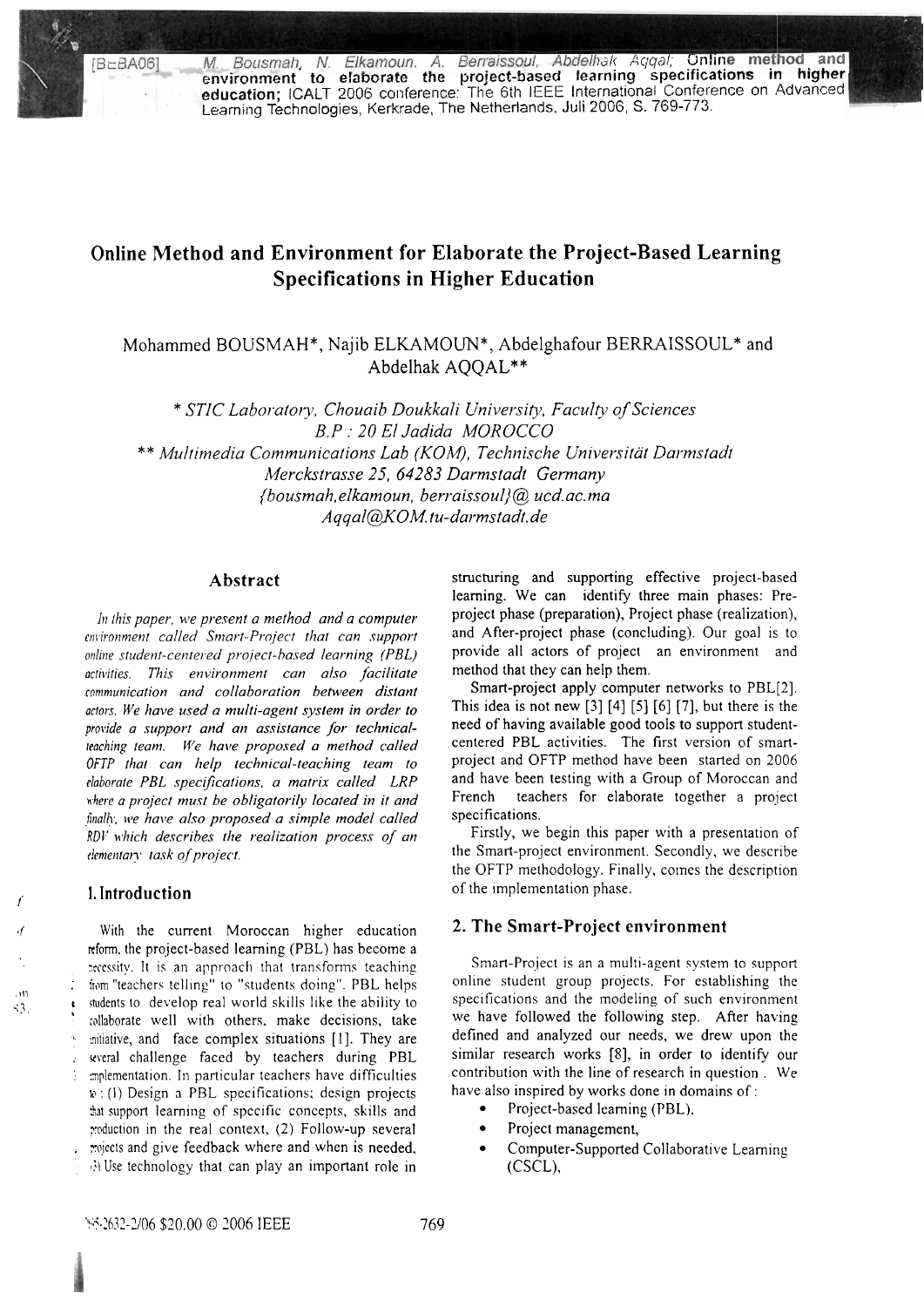- 
- Agents Supported Cooperative Work Smart-Project:
- Artificial Intelligence in Education.

Computer-Supported Collaborative Working From these studies, we have elaborated the model (CSCW), figure 1, where we can identify the following actors figure 1, where we can identify the following actors<br>Smart-Project:

- 
- Student group,
- Tutor.



**Figure 1. Structure of the Smart-Project Environment** 

It is called thus, because it can be constituted of according to the project management terogeneous actors from the educational and methodology, very used in the real domain heterogeneous actors from the educational and methodology, very technological domains (teachers, administrators, which awaits them. technological domains (teachers, administrators, which awaits them.<br>
company engineers, economic operators, etc.) • To relieve the teacher so that it can follow company engineers , economic operators, etc.) • To relieve the teacher so that managed by a project manager. Its mission is to several project at the same time. managed by a project manager. Its mission is to propose projects witch may be realized during the academic year, to observe the progress of these projecis by the student group and finally to discuss with the tutors. Project must be obligatorily located in the matrix LRP (Learning, Respect of constraints timecost, Production) which we propose (next section).

#### **2.2. Student group**

Student group is constituted of a group manager and a team. The manager who is only a simple student motivated, implied having a spirit of leadership must accompany his team to realize the project according to **2.3. Project tutor** the project management methodology (preliminary analysis, development of a list of tasks, planning, etc.). The Project tutor is a teacher who can follow one or this learning strategy has double roles: more projects at the same time, accompany one or

- **2.1. Technical-teaching team 12.1. Technical-teaching team 12.1. Technical-teaching team** the planning and the realization of a project according to the project management
	-

Each project comprises specificities and requires at adapted approach and tools, but the majority of the projects can be modeled like a succession of phases in time. Each phase consists of a whole of tasks Ti. Th realization of a task Ti can be ensured by one or more students, deposited in the Smart-Project environment and validated by the manager and/or the tutor of the project, by alternating individual and collective **siagä**  in synchronous and asynchronous phases. This process is described by model RDV (Realize, Deposit and Validate) which we propose.

more projects at the same time, accompany one  $\alpha$ more teams and coordinate with one or more



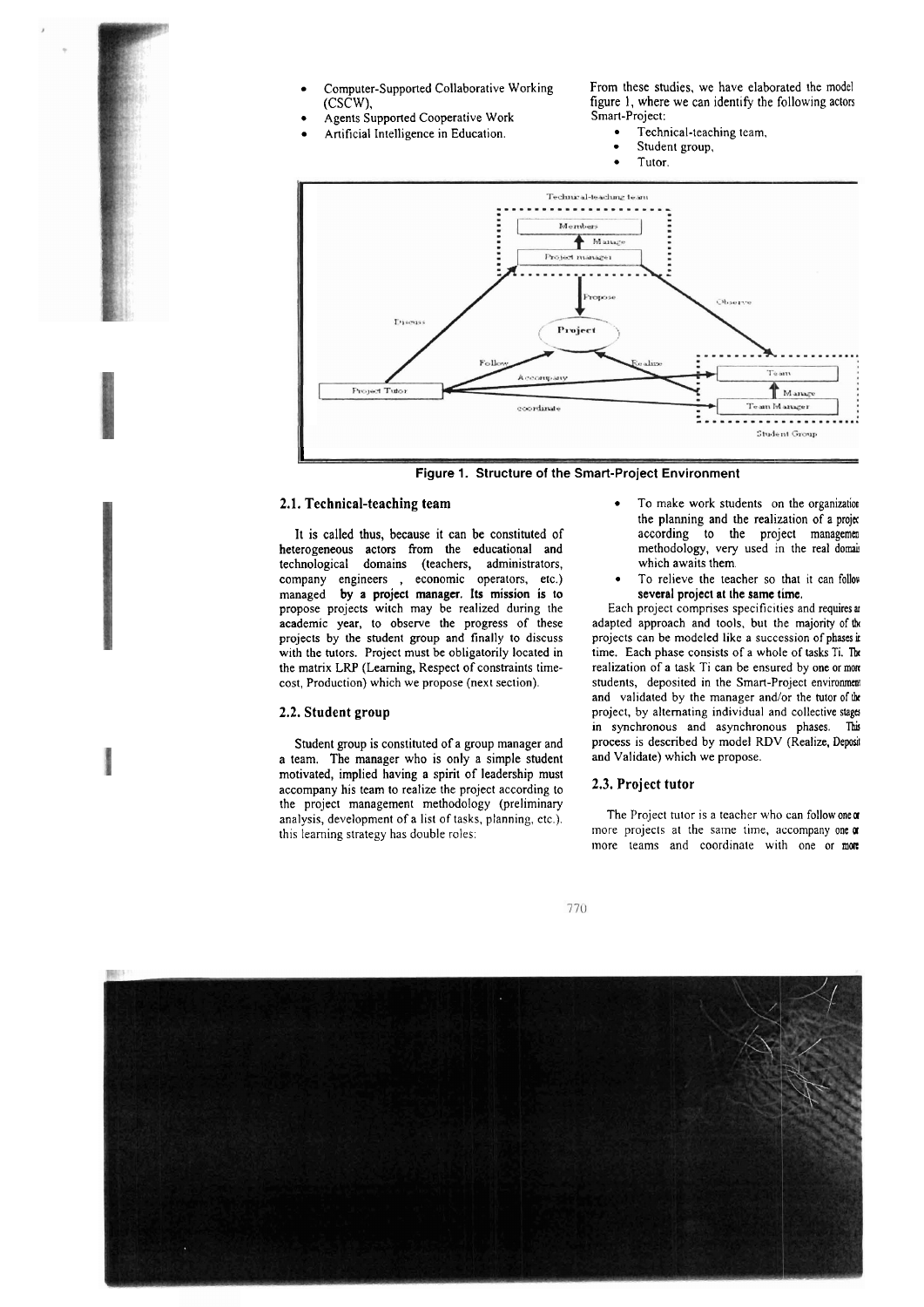

rs. Where necessary, he can discuss with the manager.

#### **TP Methodology**

goal of our research is to help students to leam tent by conducting a project and at the same develop skills and understanding of how they conduct a project. Then, it is necessary for the 11-teaching team to write correctly the project ations. So, we propose the OFTP methodology of a succession of four studies:

Opportunity study that aims to define the perimeter of the project (or context of project), to identify the general needs for the project and to formulate the objectives of the project.

Feasibility study that aims to analyze the technical and economic feasibility of the project, to make a coarse estimate of the time considered and cost of project (in term of the human and material means).

Technical Study that aims to express the sets of technical specifications characterizing the project, and on which one will be based thereafter to evaluate his success.

Pedagogical study that aims to define the teaching objectives to reach and competences to be acquired, after having made an analytical study on knowledge/skills which will require the project in its realization, new knowledge/skills to be acquired and knowledge/skills to be deepened.

d7T-Project can help the technical-teaching .tomatically to build the PBL specifications via :LS agent, supervised by the OoP ageni zing of Project agent). This agent which is In OFTP ontology will allow the automatic i of the PBL specifications by the compilation answers to the precise questions in OFTP

:ct must be obligatorily located in the LW (Leaming, Respect of constraints time-cost, ion) which we propose (figure **2).** So, the **<sup>11</sup>**objective of the project must be clear and for all the actors (technical-teaching team, group and tutors). It must indicate if it s the learning (case located in the CSCL field) production (case located in the CSCW field), espect or not of the constraints (time, cost). The 1s which arise now are:

Respect of constraints (Time, cost)



#### Figure 2. Case of a project located **in LRP**  matrix (CSCL)

- Who will locate the PBL specifications in LRP matrix?
- On which criteria it will do it?

It is the LRP agent which will locate the PBL specifications in the matrix, while being based on the information seized by the technical-teaching team during stages of OFTP methodology. In fact:

To determine the rate Respect of Time noted ROT, the technical-teaching team must answer the following questions:

- Indicate the total duration of the project (DoP) in days?
- Do you authorize a delay for the realization of the project? if yes indicate the maximum day number (Delay).

the Respect rate of time is defined by the following formula: *RoT(%)=IOO(I- Delay DoP)* 

For example, if you say to the students you have one month or WO months to do it. This sentence is quantified in LRP matrix by a ROT rate equal to 0%. But, if you say that you have one month to do it without any delay moreover. This sentence is without any delay moreover. quantified in LRP matrix by a ROT rate equal to 100%.

To determine the rate Respect of Cost noted RoC, the technical-teaching team must answer the following questions:

- lndicate the total cost of the project (cost)?
- Do you authorize a cost overmn? if yes indicate the value(value).

The rate Respect of cost is defined by the following formula: *RoC(%)=lOO(l- volue/cosr)* 

To determine the rate of leaming noted RoL, the technical-teaching team must quantify the knowledge and/or the skills implemented in the project, while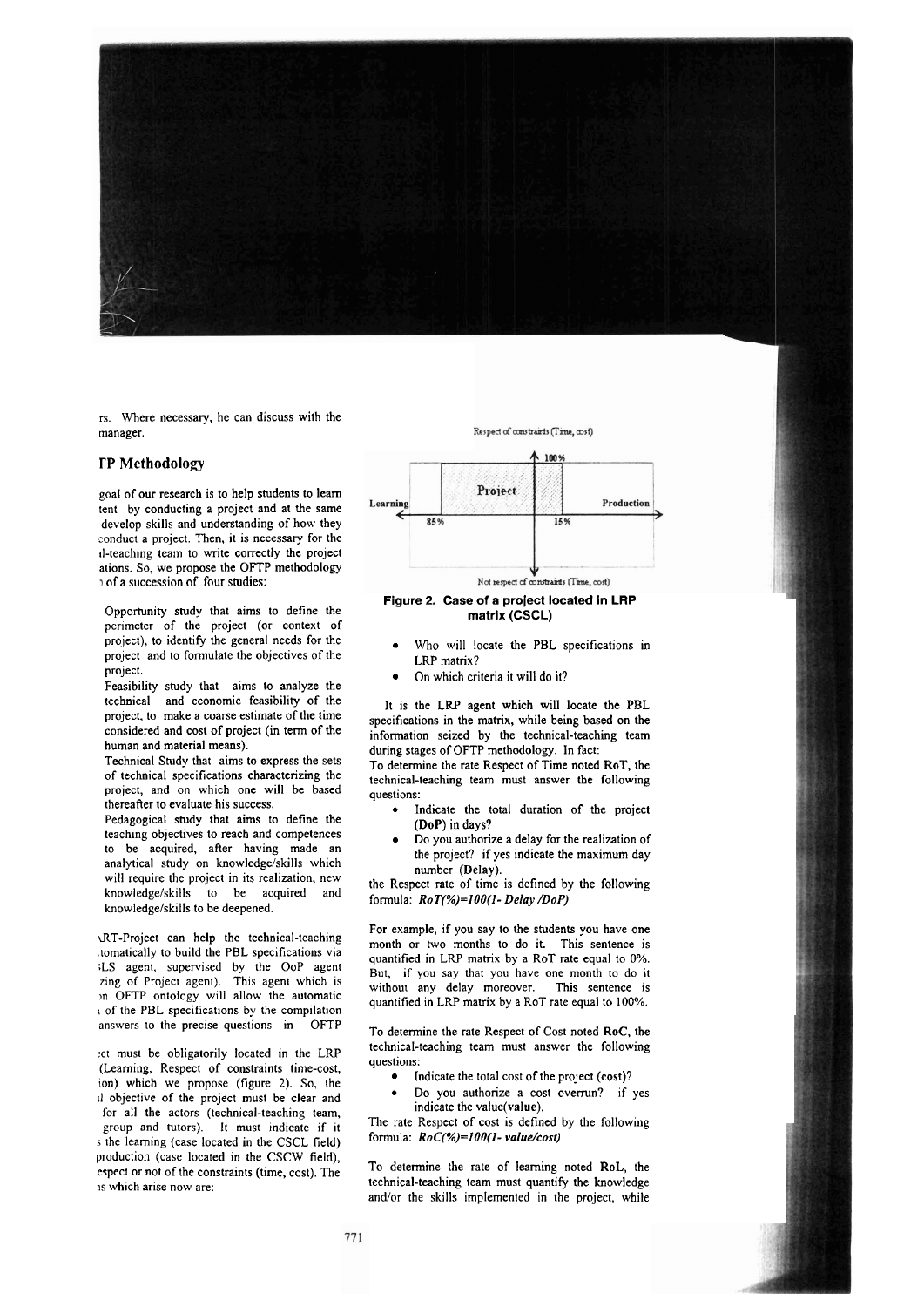

answering the following questions during the pedagogical study:

- List all knowledge and/or skills which will require the project in order to be carried out. lndicate the total number of this knowledge (and/or skills): total-k?
- Indicate the total number of knowledge (and/or skills) missing: total\_k\_m?
- Indicate the total number of knowledge (and/or skills) to deepen: total-k-d

The rate of learning is defined by the following formula:

 $RoL$  (%)=100(total\_k\_m +0.5total\_k\_d)/total\_k

A 100% RoL rate means that the student does not have any knowledge and/or skills to achieve the project, a 0% RoL rate means that the student has all knowledge and/or skills to achieve the project.

Finally, the rate of production noted RoP will be deduced from the rate of leaming by the following formula:  $RoP$  (%)=100-RoL

In fact, according to our approach the leaming and the production are complementary. Their sum constitutes the 100% of objectives aimed of a project.

### 4. **Implementation**

Smart-project is an online environment based on the client server concept and Internet technologies. In the client side, we use a simple navigator, in the server side, we use **3** thirds architecture Web: Web server, application server and database server.

After logging into smart-project environment (http://smartproject.ucd.ac.ma), actors can access to main Page (figure **3)** that includes:



**Figure 3. Main Page of Smart-Project** 

- Shared form space team for collaborati defining PBL specifications.
- Collaborative and distributed authori project.
- Chat tool to support peer to pe communication and/or virtual collaborativ meeting.
- Shared document tool to upload/downloa files for project.

Figure 4 represents the OFTP methodology page thi includes:

- Forms that can be completed by technical teaching team and used by agents after **th**  project specifications are finished.
- Each project has available one **opa**  discussion space and shared documents.



### Figure 4. The OFTP methodology page

Technically, we find extremely interesting **ihe mt**  of a multi-agent system in order to provide a support and an assistance for actors working online [9] [IO]. Research shows that we can use it if we have **a** opened, dynamic and complex environment, because it is possible to add or modify agents without toucher to the general structure of the system [11]. We have chosen the MaSE methodology (Multiagent System Engineering) for the development of our software agents. This choice is justified by:  $(1)$  The simple modest and pragmatic vision which MaSE gives to **he** definition of an agent (2) The automation process for creating software agents. (3) The availability  $\mathbf{d}$ documentation. The systems based on agents specifict starting from this methodology are often difiicuh *8*  implement directly starting from the standerd programming languages like Java or others. Sevent tools are developed recently for multiagent system